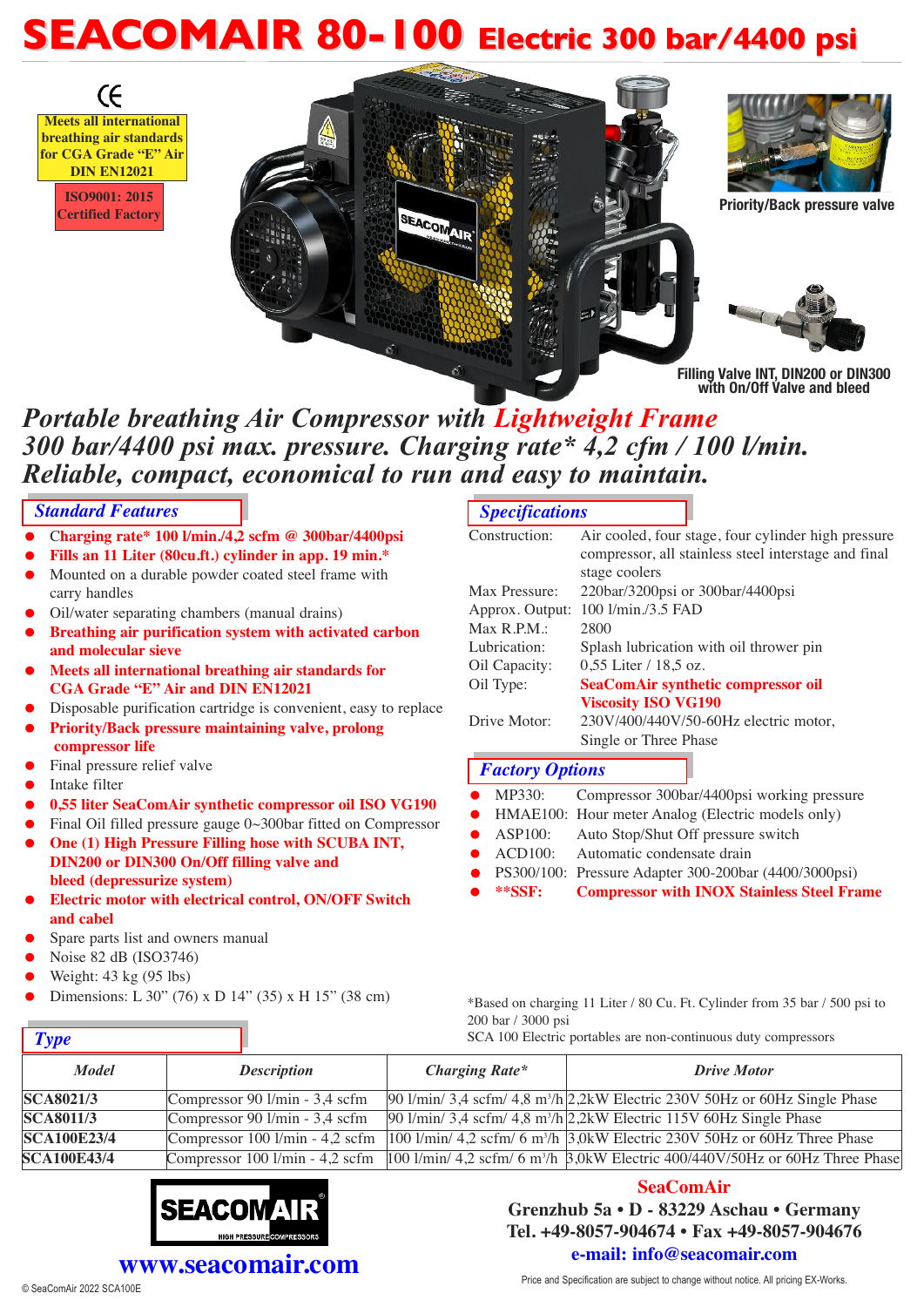# **SEACOMAIR 100 Gasolin 300 bar/4400 psi**



**Priority/Back pressure valve**

**Filling Valve INT, DIN200 or DIN300 with On/Off Valve and bleed**

# *Portable breathing Air Compressor with Lightweight Frame* 300 bar/4400 psi max. pressure. Charging rate\*  $\overline{4}$ , 2 scfm / 100 l/min.<br>Reliable, compact, economical to run and easy to maintain.

## *Standard Features Specifications*

- = C**harging rate\* 100 l/min./4,2 scfm @ 300bar/4400psi**
- = **Fills an 11 Liter (80cu.ft.) cylinder in app. 19 min.\***
- Mounted on a durable powder coated steel frame with carry handles
- Oil/water separating chambers (Manual condensate drain)
- = **Breathing air purification system with activated carbon and molecular sieve**
- = **Meets all international breathing air standards for CGA Grade "E" Air and DIN EN12021**
- Disposable purification cartridge is convenient, easy to replace
- = **Priority/Back pressure maintaining valve**
- Final pressure relief valve
- Intake filter
- Oil filled pressure gauge 0~400bar/5800psi
- = **0,55 liter SeaComAir synthetic compressor oil ISO VG190**
- = **One High pressure filling hose with On/Off filling valve with bleed (depressurize system), and with SCUBA INT, DIN200 or DIN30**
- Spare parts list and owners manual
- Noise: 87 dB (ISO3746)
- Weight: 39 kg (86 lbs)
- Dimensions: L 39" (100) x D 16" (40) x H 15" (38 cm)
- One year warranty

*Type*

| Construction: | Air cooled, four stage, four cylinder high pressure  |  |  |
|---------------|------------------------------------------------------|--|--|
|               | compressor, all stainless steel interstage and final |  |  |
|               | stage coolers                                        |  |  |
| Max Pressure: | 220bar/3200psi or 300bar/4400psi                     |  |  |
|               | Approx. Output: 100 l/min. / 3,5 FAD                 |  |  |
| $Max$ R.P.M.: | 2800                                                 |  |  |
| Lubrication:  | Splash lubrication with oil thrower pin              |  |  |
| Oil Capacity: | $0.55$ Liter / 18.5 oz.                              |  |  |
| Oil Type:     | SeaComAir synthetic compressor oil ISO VG190         |  |  |
| Drive Motors: | 4,0kW 5,5HP Honda Gasoline Engine                    |  |  |
|               |                                                      |  |  |

### *Factory Options*

- MP330: Compressor with 300bar/4400psi working pressure
- BZTT100: Hour meter Digital
- = PS300/100: Pressure Adapter 300-200bar/4400-3000 psi
- = **\*\*SSF: Compressor with INOX Stainless Steel Frame**

\*Based on charging 11 Liter / 80 Cu. Ft. Cylinder from 35 bar / 500 psi to 200 bar / 3000 psi SCA 100 Petrol portables are non-continuous duty compressors

| Model              | <i>Description</i>                                    | <b>Charging Rate*</b>                      | Drive Motor                         |
|--------------------|-------------------------------------------------------|--------------------------------------------|-------------------------------------|
| <b>SCA100GH/55</b> | Compressor $100 \frac{\text{l}}{\text{min}}$ 4.2 scfm | $100$ l/min/ 4,2 scfm/ 6 m <sup>3</sup> /h | $ 4.0kW5.5HPH$ onda Gasoline Engine |



## **SeaComAir**

**Grenzhub 5a** • **D - 83229 Aschau** • **Germany Tel. +49-8057-904674** • **Fax +49-8057-904676 e-mail: info@seacomair.com**

© SeaComAir 2022 SCA100G

**www.seacomair.com**<br>
Price and Specification are subject to change without notice. All pricing EX-Works.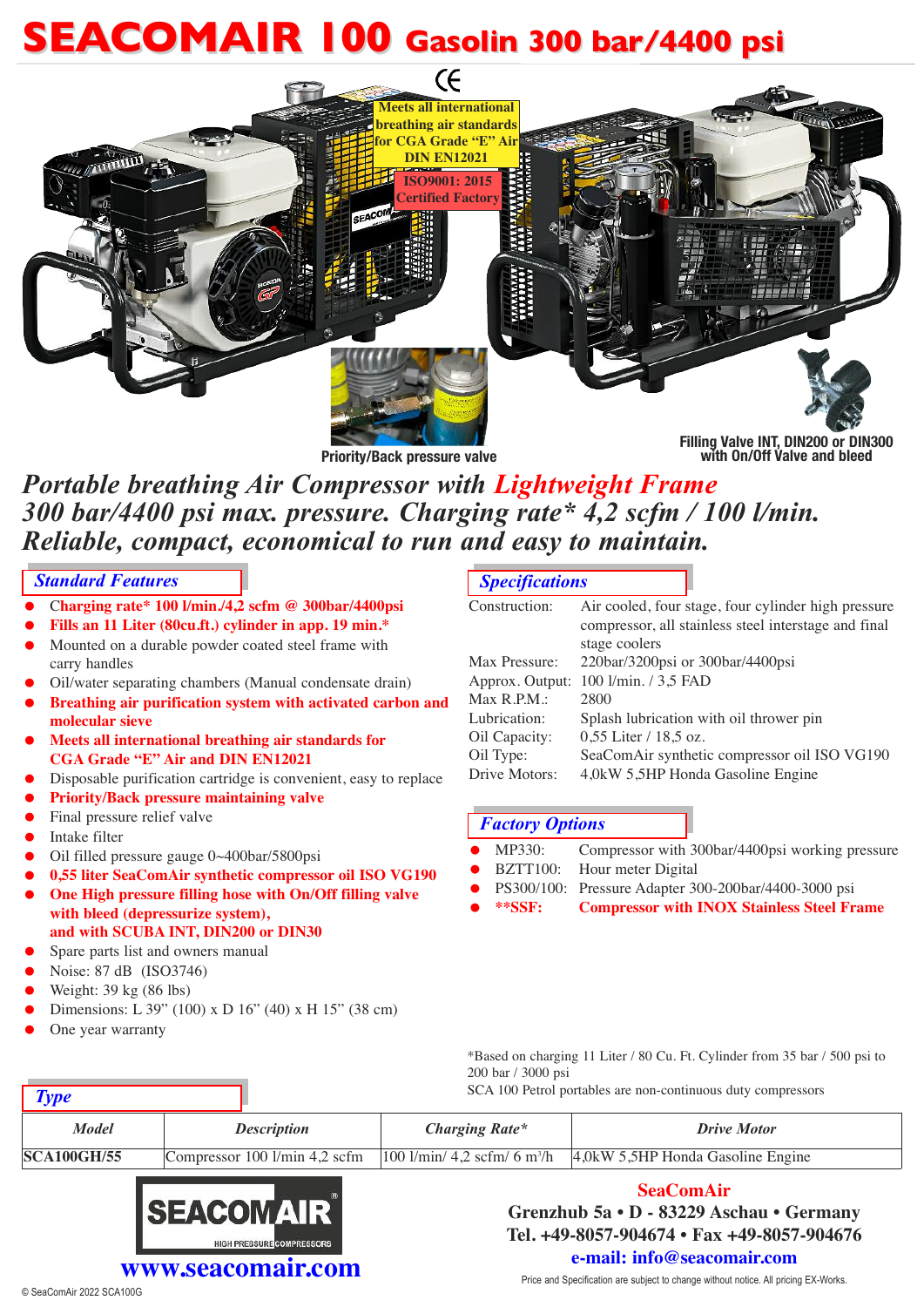# **SEACOMAIR 100 Compact Electric 300bar/4400psi**



## *Portable breathing Air Compressor with Compact Frame 300 bar/4400 psi max. pressure. Charging rate\* 4,2 cfm / 100 l/min. Reliable, compact, economical to run and easy to maintain.*

## *Standard Features Specifications*

(F

- = C**harging rate\* 100 l/min./4,2 scfm @ 300bar/4400psi**
- = **Fills an 11 Liter (80cu.ft.) cylinder in app. 19 min.\***
- Mounted on a durable powder coated copact steel frame with carry handle
- Oil/water separating chambers (manual drains)
- = **Breathing air purification system with activated carbon and molecular sieve**
- = **Meets all international breathing air standards for CGA Grade "E" Air and DIN EN12021**
- Disposable purification cartridge is convenient, easy to replace
- = **Priority/Back pressure maintaining valve, prolong compressor life**
- Final pressure relief valve
- Intake filter
- = **0,55 liter SeaComAir synthetic compressor oil ISO VG190**
- Final Oil filled pressure gauge 0~300bar fitted on Compressor
- = **One (1) High Pressure Filling hose with SCUBA INT, DIN200 or DIN300 On/Off filling valve and bleed (depressurize system)**
- = **Electric motor with electrical control, ON/OFF Switch and cabel**
- Spare parts list and owners manual
- Noise 87 dB (ISO3746)
- Weight: 48 kg (106 lbs)

*Type*

Dimensions: L 27,5"(70) x D 18,5"(47) x H 14,5"(37cm)

| Construction:                             | Air cooled, four stage, four cylinder high pressure                                      |  |  |
|-------------------------------------------|------------------------------------------------------------------------------------------|--|--|
|                                           | compressor, all stainless steel interstage and final                                     |  |  |
|                                           | stage coolers                                                                            |  |  |
| Max Pressure:                             | $220\bar{\text{bar}}/3200\bar{\text{psi}}$ or $300\bar{\text{bar}}/4400\bar{\text{psi}}$ |  |  |
| Approx. Output:                           | 100 1/min./3.5 FAD                                                                       |  |  |
| $Max$ R.P.M.:                             | 2800                                                                                     |  |  |
| Lubrication:                              | Splash lubrication with oil thrower pin                                                  |  |  |
| Oil Capacity:                             | $0.55$ Liter / 18.5 oz.                                                                  |  |  |
| Oil Type:                                 | <b>SeaComAir synthetic compressor oil</b>                                                |  |  |
|                                           | <b>Viscosity ISO VG190</b>                                                               |  |  |
| Drive Motor:                              | 230V/400/440V/50-60Hz electric motor,                                                    |  |  |
|                                           | Three Phase                                                                              |  |  |
| $\overline{\phantom{a}}$<br>$\sim$ $\sim$ |                                                                                          |  |  |

## *Factory Options*

- MP330: Compressor 300bar/4400psi working pressure
- HMAE100: Hour meter Analog (Electric models only)
- =PS300/100: Pressure Adapter 300-200bar (4400/3000psi)

| *Based on charging 11 Liter / 80 Cu. Ft. Cylinder from 35 bar / 500 psi to |  |  |
|----------------------------------------------------------------------------|--|--|
| 200 bar / 3000 psi                                                         |  |  |

SCA 100 Electric portables compact are non-continuous duty compressors

| <b>Model</b> | <b>Description</b> | <b>Charging Rate*</b> | <b>Drive Motor</b>                                                                                                                                 |
|--------------|--------------------|-----------------------|----------------------------------------------------------------------------------------------------------------------------------------------------|
|              |                    |                       | <b>SCA100E23/4Compact</b> Compressor 100 l/min - 4.2 scfm $ 100 $ /min/ 4.2 scfm/ 6 m <sup>3</sup> /h $ 3,0kW$ Electric 230V 50Hz or 60Hz 3Ph      |
|              |                    |                       | <b>SCA100E43/4Compact</b> Compressor 100 l/min - 4.2 scfm $ 100 $ /min/ 4.2 scfm/ 6 m <sup>3</sup> /h $ 3.0kW $ Electric 400/440V/50Hz or 60Hz 3Ph |



## **SeaComAir**

**Grenzhub 5a** • **D - 83229 Aschau** • **Germany Tel. +49/(0)8057/904674** • **Fax +49/(0)8057/904676 e-mail: info@seacomair.com**

© SeaComAir 2022 SCA100E

WWW.Seacomair.com<br>
Price and Specification are subject to change without notice. All pricing EX-Works.